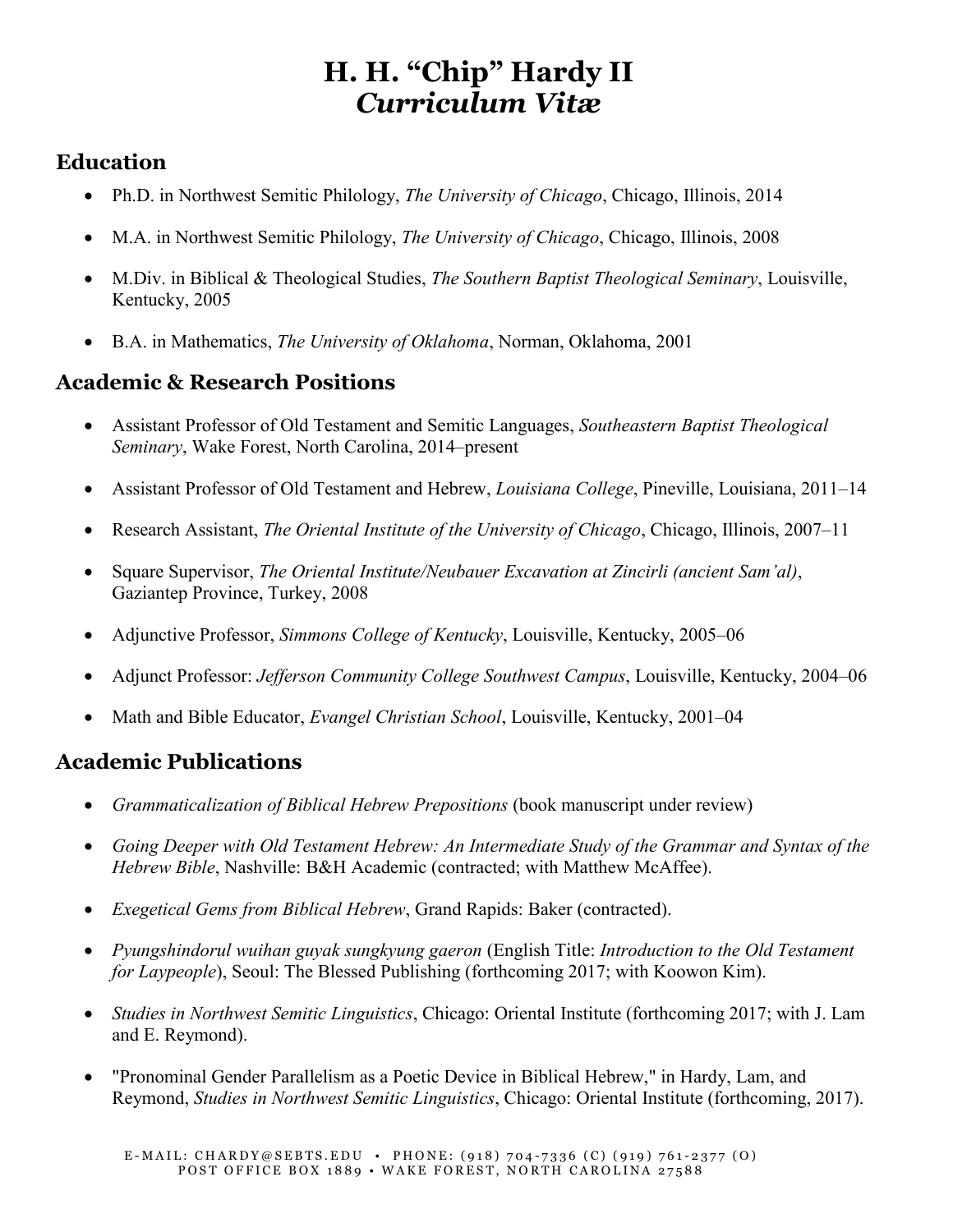- "Daily Life in Old Testament Israel," in J. Daniel Hays and J. Scott Duvall (eds.), *The Baker Illustrated Bible Background Commentary* (in press, 2017).
- Review of Newkirk, Matthew. *Just Deceivers. An Exploration of the Motif of Deception in the Books of Samuel*, *Southeastern Theological Review* (Spring 2017): 76–78.
- "Whence Come Direct Object Markers in Northwest Semitic?" *Journal of Semitic Studies* 61.2 (2016): 299–318.
- Review of Kitchen, K. and Lawrence, P. *Treaty, Law and Covenant in the Ancient Near East,*  Harrassowitz, *Southeastern Theological Review* 6.2 (Winter 2015): 256–59.
- "Hebrew Adverbialization, Aramaic Language Contact, and *mpny ʾšr* in Exodus 19:18," in Aaron Butts (ed.), *Studies in Semitic Language Contact*, Studies in Semitic Languages and Linguistics, Brill (2015), pp. 33–51 (with S. Boyd).
- "Katumuwa Stele," in *Lexham Bible Dictionary*, rev. ed., Logos Research Systems (2015).
- "Biblical Hebrew *šninɔ*: A 'Cautionary Tale' of Root Identification," *Vetus Testamentum* 64.2 (2014): 279–283 (with J. Vayntrub).
- Review of Van Pelt, M. *Biblical Hebrew: A Compact Guide* (Zondervan, 2012), *Southeastern Theological Review* 4.2 (2013): 236–238.
- "Semitic Inscriptions," in *Lexham Bible Dictionary*, rev. ed., Logos Research Systems (2013).
- "Another Look at Biblical Hebrew *bɔmɔ* 'High Place'," *Vetus Testamentum* 62.2 (2012): 175–188 (with B. Thomas).
- Three articles in the *Lexham Bible Dictionary*, Logos Research Systems (2011): "Alalakh", "Ben Hadad", "Lachish Letters".
- "A Revised Reading of a Nabataean Inscription from Umm al-Jimāl," *Journal of Semitic Studies 55* (2010): 385–389 (with A. Butts).
- *The Complete Biblical Hebrew and Aramaic Glossary*, OliveTree Bible Reader (2009), Miklal Babel Flashcards (2010), and e-book format (Kindle, Nook; 2011).
- *A Timeline of Old and New Testament Historical Events*, OliveTree Bible Reader, 2010.
- "Two New Inscriptions from Zincirli and its Environs," *Bulletin of the American Schools of Oriental Research 356* (2009): 73–80 (with S. Boyd and B. Thomas).
- Four articles in *The New Interpreter's Dictionary of the Bible*. Abingdon Press, 2009: "Tell Safut", "Zaphon, Zephonites, Ziphonites", "Zephon", "Zurishaddai".
- "The Aramaic Inscriptions," in *Semitic Inscriptions: Analyzed Texts and English Translations*, Logos Research Systems, 2008 (General Editor).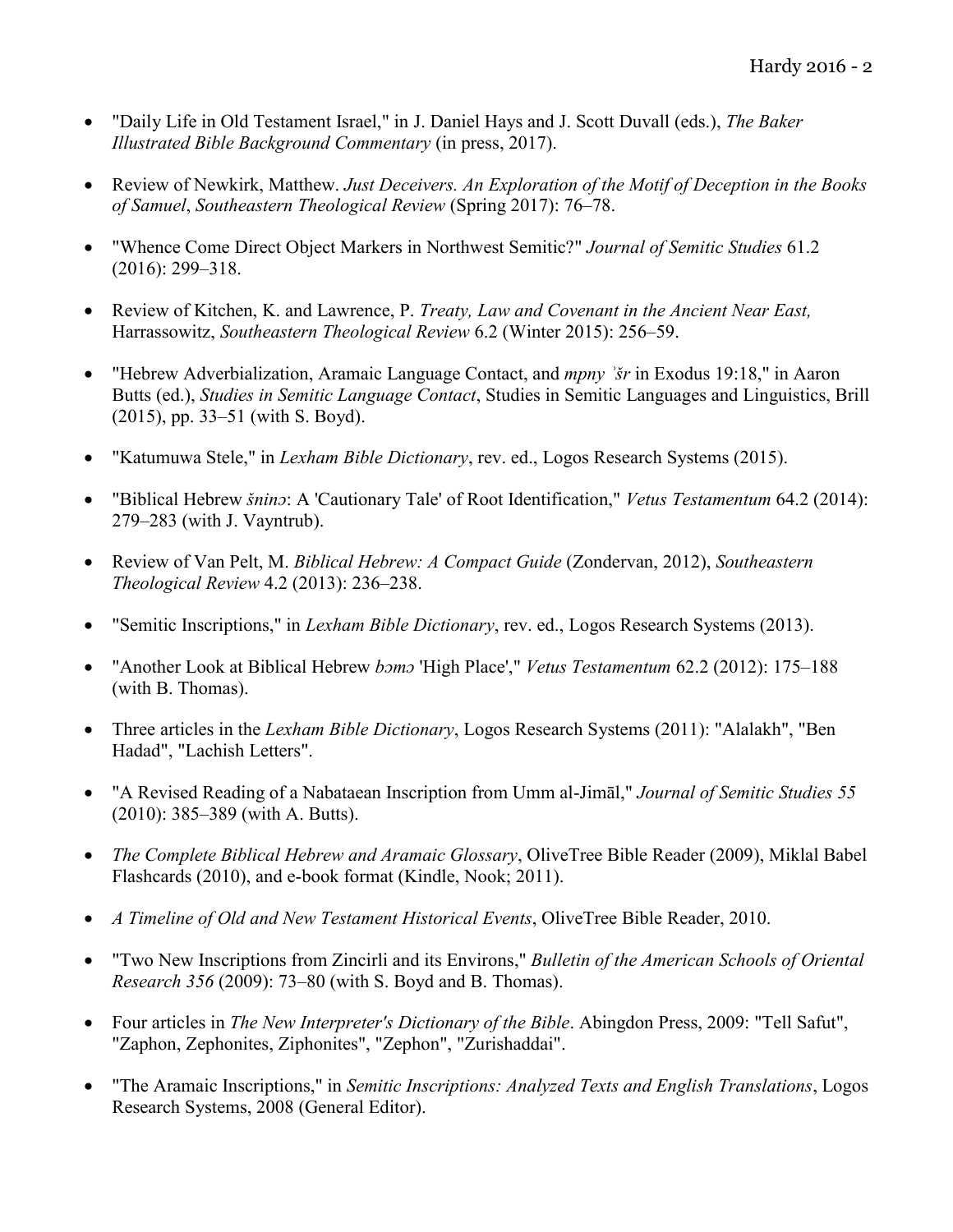- "The Aramaic Inscriptions in English Translation," in *Semitic Inscriptions: Analyzed Texts and English Translations*, Logos Research Systems, 2008 (General Editor).
- "Glossary to the Aramaic Inscriptions," in *Semitic Inscriptions: Analyzed Texts and English Translations*, Logos Research Systems, 2008 (General Editor).
- "Glossary to the Hebrew and Canaanite Inscriptions," in *Semitic Inscriptions: Analyzed Texts and English Translations*, Logos Research Systems, 2008 (Assistant Editor).
- "Glossary of Morphological Terms in the Aramaic Inscriptions," in *Semitic Inscriptions: Analyzed Texts and English Translations*, Logos Research Systems, 2008 (Assistant Editor).

#### **Presentations & Lectures**

- "The Archaeology and Genealogy of Grammar: *liqraʾt* as a Test Case," a paper to be presented at the *Society of Biblical Literature*, Boston, November 2017.
- Invited Review Panel Participant of Fuller and Choi, *Invitation to Biblical Hebrew Syntax*, San Antonio, *Evangelical Theological Society*, November 17, 2016.
- "The History of the Biblical Text and Translation," invited lectures at *Ecola Bible School*, Cannon Beach, Oregon, October 2014, October 2015, October 2016.
- Participant in *Deuteronomy Colloquium*, Wheaton College, 2015.
- "Vocation and Life after College" & "Preparing for Ministry," two invited talks for *Spring Impact2015*, BCM University of Oklahoma, Colorado Springs, March 16–17, 2015.
- "Day-to-Day Life as a Faculty Member: A Conversation with NELC Alumni," a panel discussion at the *University of Chicago*, March 3, 2015.
- "On Language Variation and Grammatical Change in Ancient Hebrew: There and 'back' Again," a paper presented at the *Society of Biblical Literature*, San Diego, November 2014.
- "Mapping Semantic Change on the Lexical-Grammatical Interface: From 'back' to 'after' and Beyond," a paper presented at the *Society of Biblical Literature*, San Francisco, November 2011.
- "Researching and Writing your Ph.D. Thesis," an invited talk for prospective doctoral students at *The University of Chicago*, Chicago, Illinois, February 28, 2011.
- "The Kuttamuwa Stele: Text, Dialect & Relevance," an invited lecture at *The Southern Baptist Theological Seminary*, Louisville, Kentucky, October 2010.
- "The Tell Fekheriyeh Stele: Dialect, Word Order, and Scribal Symbiosis," a paper presented at the *Society of Biblical Literature*, New Orleans, Louisiana, November 2009.
- "Hebrew Studies," a four part lecture series on the importance of the Old Testament for the contemporary church, *Grace Outreach Bible Church*, Greenville, Mississippi, September 2009.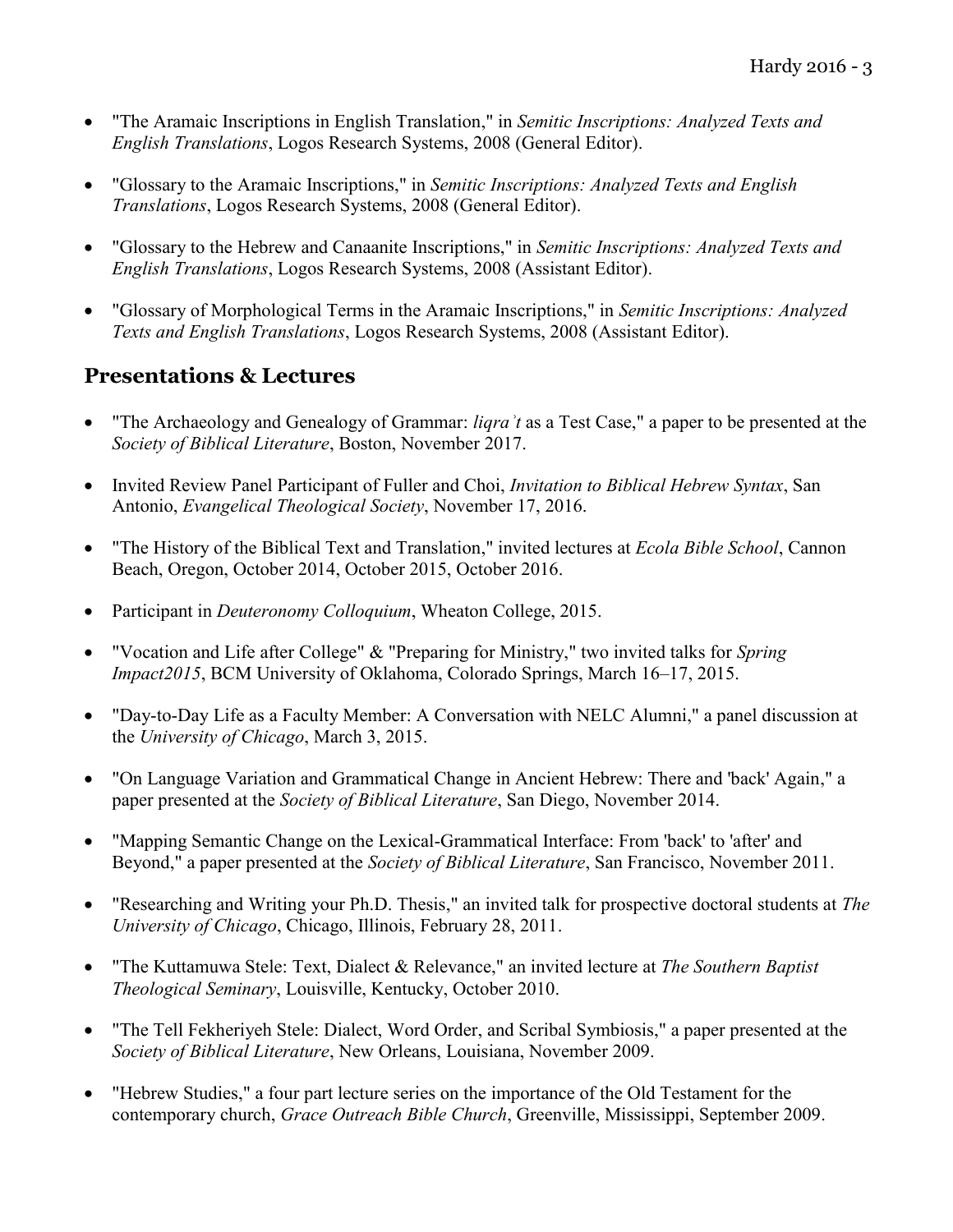"Whence Come Object Markers in Northwest Semitic?" a paper presented at the *North American Conference on Afroasiatic Linguistics* 37, Albuquerque, New Mexico, March 2009.

### **Popular Publications**

- Interpreting the Book of Joshua (video interview), *Third Millennium Ministries*, October 23, 2015.
- "What Does Genre Have to Do with It? A Short Review of *Genesis: History, Fiction, or Neither? Three Views on the Bible's Earliest Chapters*" (C. Halton, ed. Zondervan, 2015), *Between the Times*, July 21, 2015.
- "The Bill of Rights, The Ten Commandments and the Power of Naught," *Between the Times*, July 3, 2015. (reprinted in *The Biblical Recorder*, July 2015).
- "What You Need to Know about Ph.D. Programs," a panel discussion at *Southeastern Seminary*, February 25, 2015.
- "When Kings are Gods: A Hebrew Professor's take on Ridley Scott's *Exodus*," *Between the Times*, December 15, 2014.
- "How to Read the Old Testament as Christian Scripture," a panel discussion at *Southeastern Seminary*, October 22, 2014.
- "Christ-centered Hermeneutics," a panel discussion at *Southeastern Seminary*, October 22, 2014
- Audio interview for *Faith, etc.* Podcast, October 21, 2013.

#### **Academic Service**

- Editorial board of *Southeastern Theological Review*, 2016–present
- Faculty program supervisor: Masters of Arts in Biblical and Theological Studies, *SEBTS*, 2016– present
- Faculty teaching mentor: Dougald McLauren (OTS 5110 Hybrid, Fall 2016)
- Major Professor, Ph.D. (co-mentor), Dougald McLauren (2015–present); Th.M., Paul Davis (2015); M.A. in OT, Robb Coleman (2017); Jeff Foster (2017); Matthew Christian (2016); Terry Iles (2016)
- Faculty Reader: D.Min., George Sweet (2017); Matthew Benson (2016); Brian Henderson (2015); Th.M., Nathan Brown (2015); Jacob Burnette (2016); M.A. in OT, Andrew Daniel (2015); M.A. in Biblical & Theological Studies, Ron Lindo (2014)
- Curriculum development and revision: Masters of Arts, Biblical and Theological Studies (2015–6); Ph.D. in Old Testament (2016); Masters of Arts, Old Testament (2016)
- Southeastern Theological Fellowship Planning Committee, *SEBTS*, 2016–present,